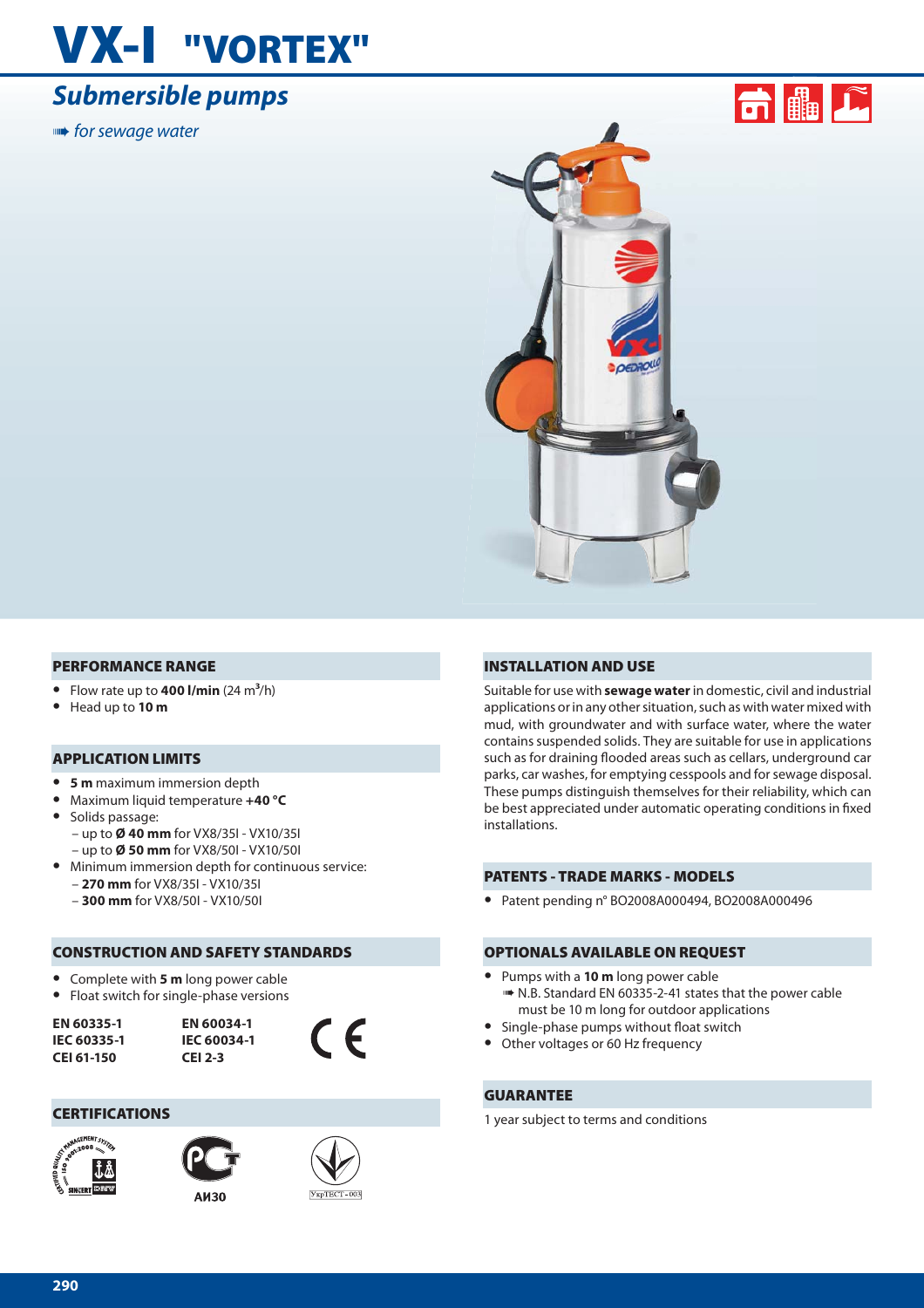



| <b>MODEL</b>      |             |      | $m^3/h$<br><b>POWER</b> |                 |     |     | 6   | a   | 12  | 15  | 18  | 21  | 24  |
|-------------------|-------------|------|-------------------------|-----------------|-----|-----|-----|-----|-----|-----|-----|-----|-----|
| Single-phase      | Three-phase | kW   | <b>HP</b>               | O<br>l/min      | 0   | 50  | 100 | 150 | 200 | 250 | 300 | 350 | 400 |
| $VXm$ 8/35-1      |             | 0.55 | 0.75                    |                 | 8.4 | 7.5 | 6.5 | 5.2 | 3.7 |     |     |     |     |
| VXm 10/35-I       | VX 10/35-I  | 0.75 |                         |                 | 10  | 9.5 | 8.5 | 7.2 | 5.8 | 4   |     |     |     |
| <b>VXm 8/50-1</b> |             | 0.55 | 0.75                    | <b>H</b> metres | 6   | 5.5 |     | 4.4 | 3.6 | 2.8 |     |     |     |
| VXm 10/50-I       | VX 10/50-I  | 0.75 |                         |                 | 7.5 |     | 6.5 | 5.8 |     |     | 3.2 | 2.4 |     |

**Q** = Flow rate **H** = Total manometric head Tolerance of characteristic curves in compliance with EN ISO 9906 App. A.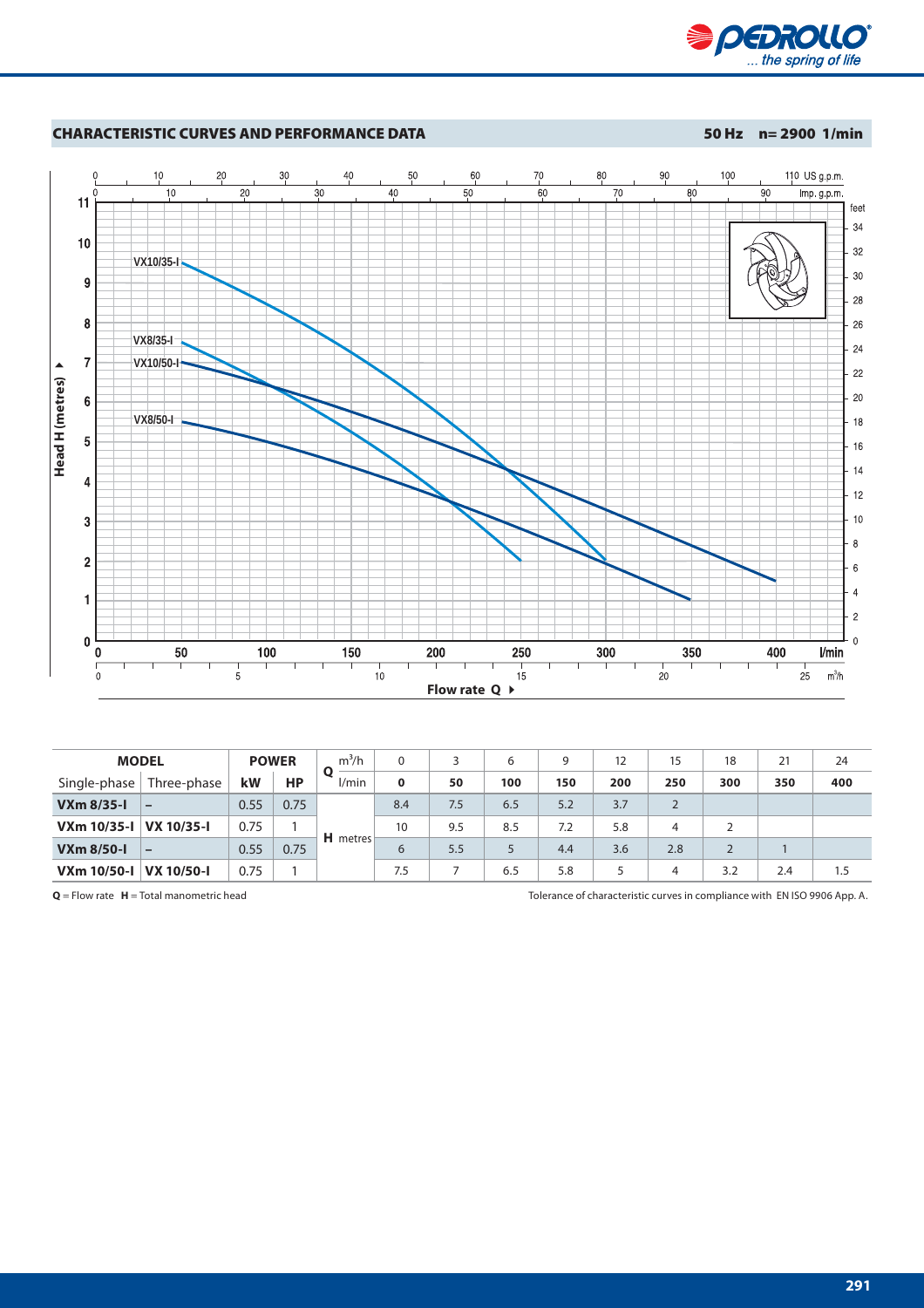# **VX-I "VORTEX"**

|                | <b>POS. COMPONENT</b>                                                              |                  |                                                                           | <b>CONSTRUCTION CHARACTERISTICS</b> |            |    |  |  |  |  |  |
|----------------|------------------------------------------------------------------------------------|------------------|---------------------------------------------------------------------------|-------------------------------------|------------|----|--|--|--|--|--|
| 1              | <b>PUMP BODY</b>                                                                   |                  | Stainless steel AISI 304, with threaded port in compliance with ISO 228/1 |                                     |            |    |  |  |  |  |  |
| 2              | <b>BASE</b>                                                                        |                  | Stainless steel AISI 304                                                  |                                     |            |    |  |  |  |  |  |
| 3              | <b>IMPELLER</b>                                                                    |                  | Stainless steel AISI 304 VORTEX type                                      |                                     |            |    |  |  |  |  |  |
| 4              | <b>MOTOR CASING</b>                                                                |                  | Stainless steel AISI 304                                                  |                                     |            |    |  |  |  |  |  |
| 5              | <b>MOTOR CASING PLATE</b>                                                          |                  | Stainless steel AISI 304                                                  |                                     |            |    |  |  |  |  |  |
| 6              | <b>MOTOR SHAFT</b>                                                                 |                  | Stainless steel AISI 431                                                  |                                     |            |    |  |  |  |  |  |
| $\overline{ }$ | <b>SHAFT WITH DOUBLE SEAL AND OIL CHAMBER</b>                                      |                  |                                                                           |                                     |            |    |  |  |  |  |  |
|                | <b>Seal</b>                                                                        | <b>Shaft</b>     |                                                                           | <b>Materials</b>                    |            |    |  |  |  |  |  |
|                | <b>Model</b>                                                                       | <b>Diameter</b>  | Stationary ring                                                           | Rotational ring                     | Elastomer  |    |  |  |  |  |  |
|                | <b>MG1-14 SIC</b>                                                                  | $Ø$ 14 mm        | Ceramic                                                                   | Silicon carbide                     | <b>NBR</b> |    |  |  |  |  |  |
| 8              | <b>LIP SEAL</b>                                                                    |                  | $\emptyset$ 15 x $\emptyset$ 24 x H 5 mm                                  |                                     |            |    |  |  |  |  |  |
| 9              | <b>BEARINGS</b>                                                                    |                  | 6203 ZZ / 6203 ZZ                                                         |                                     |            |    |  |  |  |  |  |
| 10             | <b>CAPACITOR</b>                                                                   |                  |                                                                           |                                     |            |    |  |  |  |  |  |
|                | <b>Pump</b>                                                                        | Capacitance      |                                                                           |                                     |            | 12 |  |  |  |  |  |
|                | Single-phase                                                                       | (230 V or 240 V) | (110 V)                                                                   |                                     |            |    |  |  |  |  |  |
|                | <b>VXm 8/35-1</b><br><b>VXm 8/50-1</b><br><b>VXm 10/35-1</b><br><b>VXm 10/50-I</b> | 20 µF 450 VL     | 30 µF 250 VL                                                              |                                     |            |    |  |  |  |  |  |
| 11             | <b>ELECTRIC MOTOR</b>                                                              |                  |                                                                           |                                     |            |    |  |  |  |  |  |

- Single-phase 230 V 50 Hz
- with thermal overload protector built-in to the winding
- Three-phase 400 V 50 Hz
- Insulation: F class
- Protection: IP 68

### **12 POWER CABLE**

**5 metre** long "H07 RN-F" cable (with Schuko plug on single-phase versions only)

### **13 FLOAT SWITCH**

(only for single-phase versions)